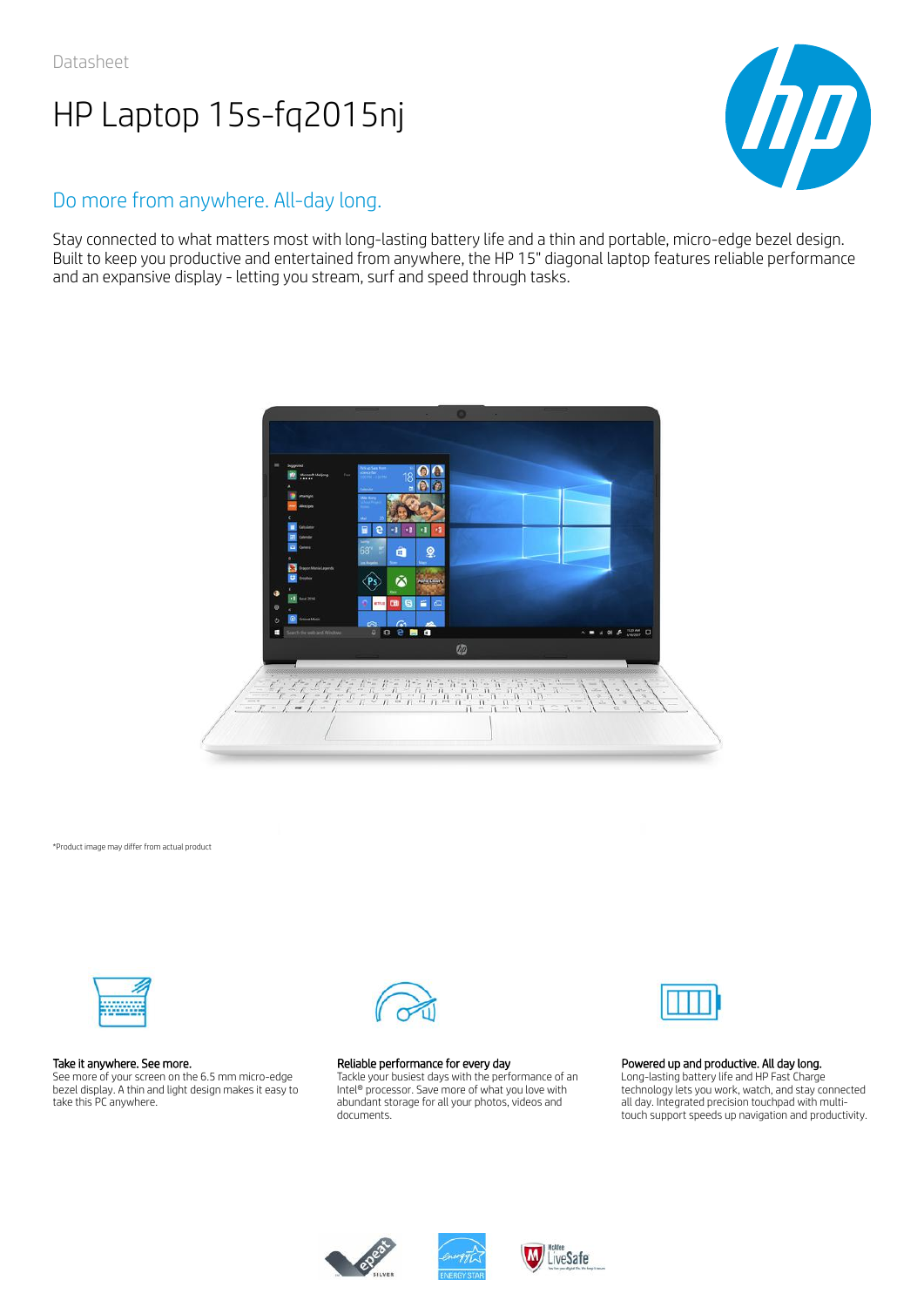# Featuring

## Windows 10

Do great things confidently with the familiar feel of Windows - only better.<sup>1</sup>

## Exceptional experience, anywhere

11th Gen Intel® Core™ processors bring the perfect combination of features to make you unstoppable. Get things done fast with high performance, instant responsiveness and best-in-class connectivity.  $^{\bar{z}}$ 

## Full HD display

Sit back and enjoy crystal-clear visuals and images with the vibrant quality of 2 million pixels. The 1920 x 1080 resolution gives all your digital content a new dimension. 3

## Anti-glare panel

Enjoy the sun and your favorite content with this anti-glare panel. Nonreflective and low gloss means you'll get less glare while you're outside.

## PCIe SSD storage

Boot up in seconds with lightning fast speed with up to 512 GB PCIe SSD storage.

## Wi-Fi 5 (2x2) & Bluetooth® 5.0 (802.11a/b/g/n/ac)

Never worry about spotty Internet and weak connections. Stay powerfully connected to Wi-Fi and to Bluetooth® accessories with the latest Wi-Fi 5 (2x2) WLAN adapter and Bluetooth® 5.0.<sup>4</sup>

## MU-MIMO supported

If you have several MU-MIMO devices in your home, MU-MIMO support works in combination with a MU-MIMO router to maximize network traffic for a smoother online experience.

#### DDR4 RAM

Designed to run more efficiently and more reliably at faster speeds, DDR4 is the future of RAM. With its higher bandwidth, everything from multi-tasking to playing games gets a performance boost.

## SuperSpeed USB Type-C® 5Gbps signaling data rate

Plug in your external storage with this SuperSpeed USB Type-C® port, featuring 5Gbps signaling data rate. And it's reversible, so you never have to worry about plugging in upside down. 5

## SD and Micro SD card reader

Simply insert an SD or Micro SD card and increase your device's storage for more movies, photos, and music, or easily access any content you have stored on an existing card.

## Full-sized keyboard

The full-sized keyboard allows you to work anywhere, with 1.5mm key travel for typing comfort and total productivity.

### HP Imagepad with multi-touch gesture

This true multi-touch touchpad supports four finger gestures and lets you scroll, zoom, and navigate with a simple touch.

## HP True Vision HD Camera

Video chat in vibrant clarity, even in low light and make every conversation a face-to-face experience for a better way to stay in touch.<sup>6</sup>

## Dropbox cloud storage

Store and synchronize your content online with Dropbox. Get 25 GB of storage for one year to access, manage, and share your photos, music, and files from anywhere with Internet access.<sup>7</sup>

## McAfee® LiveSafe™

Protect your operating system with a free 30-day McAfee® LiveSafe™ subscription.<sup>8</sup>

## Micro-edge display

See more of your screen with a micro-edge display that maximizes your viewing area.

## Dual speakers

Pump up the volume to your favorite music, movie or game with dual-stereo speakers.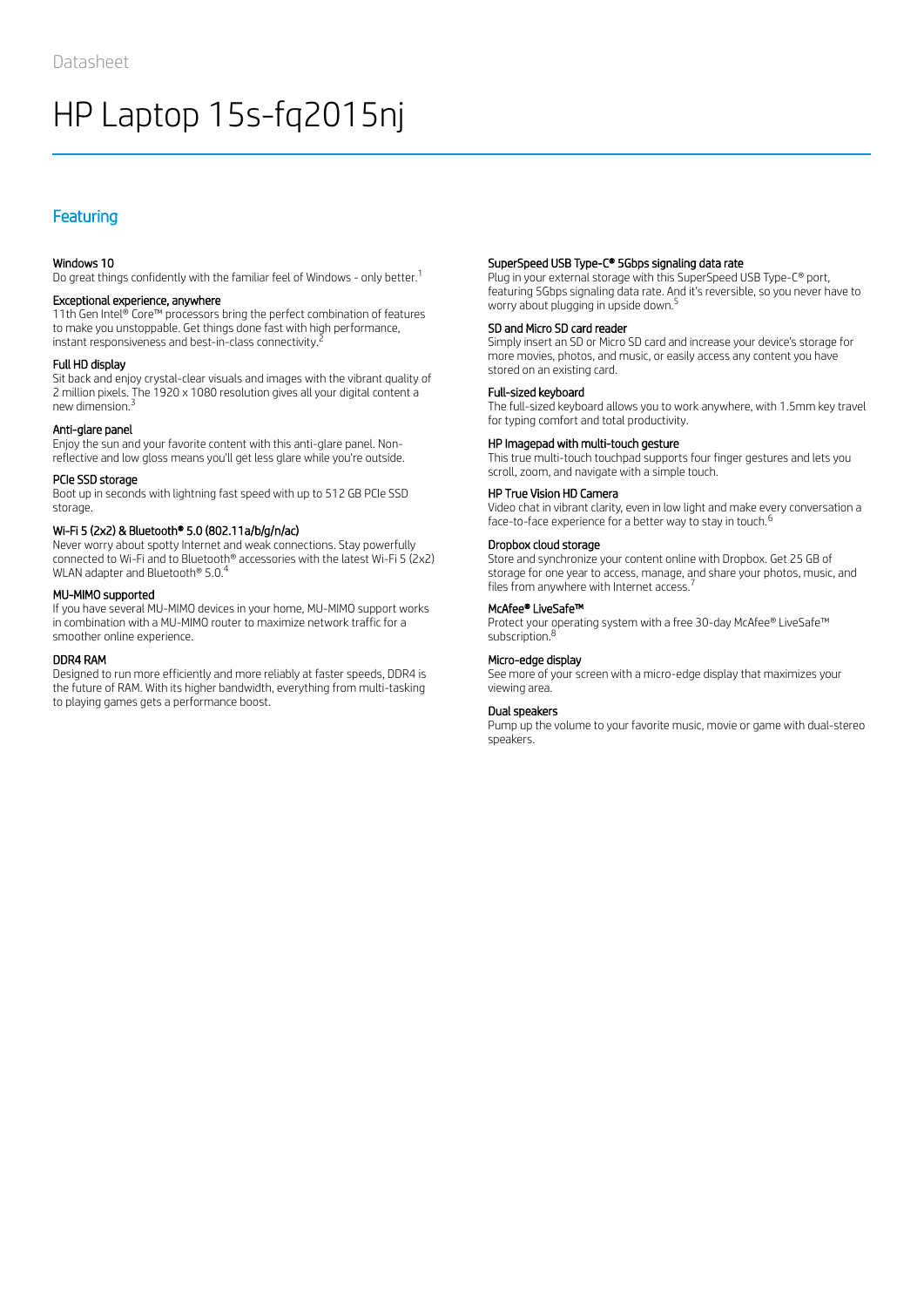

#### \*Product image may differ from actual product

# Specifications

## **Performance**

## Operating system

# Windows 10 Home 64

**Processor**<br>Intel® Core™ i5-1135G7 (up to 4.2 GHz with Intel® Turbo Boost Technology, 8 MB L3 cache, 4 cores) 6,7

Processor family: 11th Generation Intel® Core™ i5 processor Chipset

## Intel® Integrated SoC

**Memory**<br>8 GB DDR4-2666 SDRAM (2 x 4 GB)

Transfer rates up to 2666 MT/s. Number of user-accessible: 0 **Storage** 

512 GB PCIe® NVMe™ M.2 SSD Optical drive not included

# Dropbox<sup>1</sup>

**Graphics** Integrated: Intel® Iris® X<sup>e</sup> Graphics;

Audio Dual speakers **Display** 39.6 cm (15.6") diagonal, FHD (1920 x 1080), IPS, micro-edge, anti-glare, 250 nits, 45%  $NTSC<sup>17</sup>$ Screen-to-body ratio<br>82.12%<sup>18</sup> 82.12% Power 45 W Smart AC power adapter; Battery type 3-cell, 41 Wh Li-ion; 210 g;

Battery and Power Up to  $7$  hours and 15 minutes<sup>3</sup>; Supports battery fast charge: approximately 50% in 45 minutes<sup>5</sup> Maximum battery life video playback<br>Un to 9 hours and 15 minutes <sup>10</sup> Up to 9 hours and 15 minutes

## **Connectivity**

Wireless connectivity Realtek RTL8822CE 802.11a/b/g/n/ac (2x2) Wi-Fi® and Bluetooth® 5 combo 14 Miracast compatible; MU-MIMO supported

#### Ports

1 SuperSpeed USB Type-C® 5Gbps signaling rate; 2 SuperSpeed USB Type-A 5Gbps signaling rate; 1 HDMI 1.4b; 1 AC smart pin; 1 headphone/microphone combo 1 multi-format SD media card reader

#### Webcam

HP True Vision 720p HD camera with integrated dual array digital microphones





## **Design**

## Product color

Snowflake white cover and base, snow white keyboard frame Paint cover and base finish, vertical brushing pattern with IMR finish keyboard frame

## **Software**

**HP apps**<br>HP 3D DriveGuard; HP Audio Switch; HP CoolSense; HP JumpStart; HP Support Assistant Software Netflix; ExpressVPN (30 day free trial); 1 month trial for new Microsoft 365 customers<sup>24</sup> **Service & support<br>McAfee LiveSafe™ <sup>2</sup>** McAfee LiveSa

# Additional information

#### Part Number P/N: 308J6EA #ABT

UPC/EAN code: 195697248306 **Energy efficiency compliance**<br>ENERGY STAR® certified; EPEAT® Silver registered **Weight** 1.69 kg;

Packed: 2.2 kg Weight Note: Weight varies by configuration

# **Dimensions**

35.85 x 24.2 x 1.79 cm; Packed: 30.5 x 52 x 6.9 cm Dimension Note: Dimensions vary by configuration

## Warranty

1 year limited parts, labour, and pickup and return service; You can expand the warranty coverage of your product to reach up to 3 years in total; for more information, check with your HP reseller.

# Keyboard

Full-size, snow white keyboard with numeric keypad HP Imagepad with multi-touch gesture support; Precision Touchpad Support

Security management Fingerprint reader not available